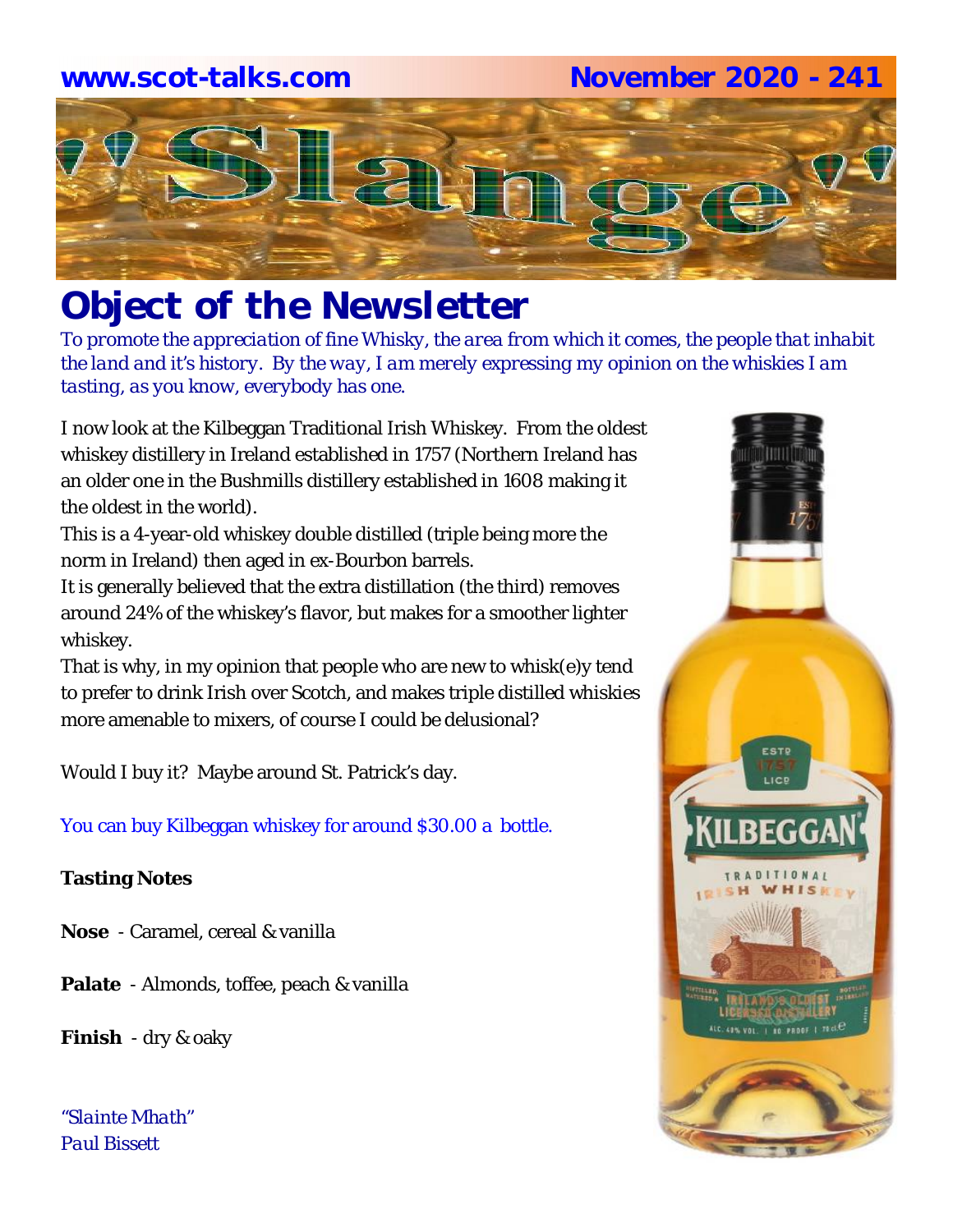## **www.scot-talks.com November 2020 - 241**La

### **It's time for Whisky Trivia! How many of these whisky facts did you know?**

By Joel Hauer

**Given that whisky has been around for a very long time and that people around the world enjoy a dram, it's hardly surprising that the beverage is steeped in stories and odd facts that you've likely never come across. Here are a few of our favourites.**

1. Whisky does not freeze solid even when temperatures dip down to -30 degrees.

2. Angel's Tax is the term used to describe the amount of whisky lost each year to evaporation during the ageing process.

3. Scotch Whisky really does come from Scotland. Not only that, to earn the name, it must be processed, distilled, aged, and bottled in Scotland.

4. Every month, employees at Jack Daniels get a free bottle of whiskey.

5. True Scotch Whisky must be aged for a minimum of three years.

6. Your turn: Name the five established whisky regions. When you've done that, name two more main contenders. (Answer at the bottom).

7. The main grain in Canadian whisky is rye.

8. The modern word whisk(e)y is derived from the ancient Gaelic word, uisce (water) and with a nod back to the Latin term for distilled spirits, aqua vitae, and the old Irish term, uisce beatha (water of life).

9. India consumes the most whisky in the world.

10. Whiskey is the official state beverage of Alabama. Virginia has two; rye whiskey and milk, presumably not to be consumed at the same time.

11. Malted barley means the barley later used in the fermentation process has been sprouted. The best whiskey makers know exactly when to stop the sprouting process to optimize the sugars used in the fermentation process.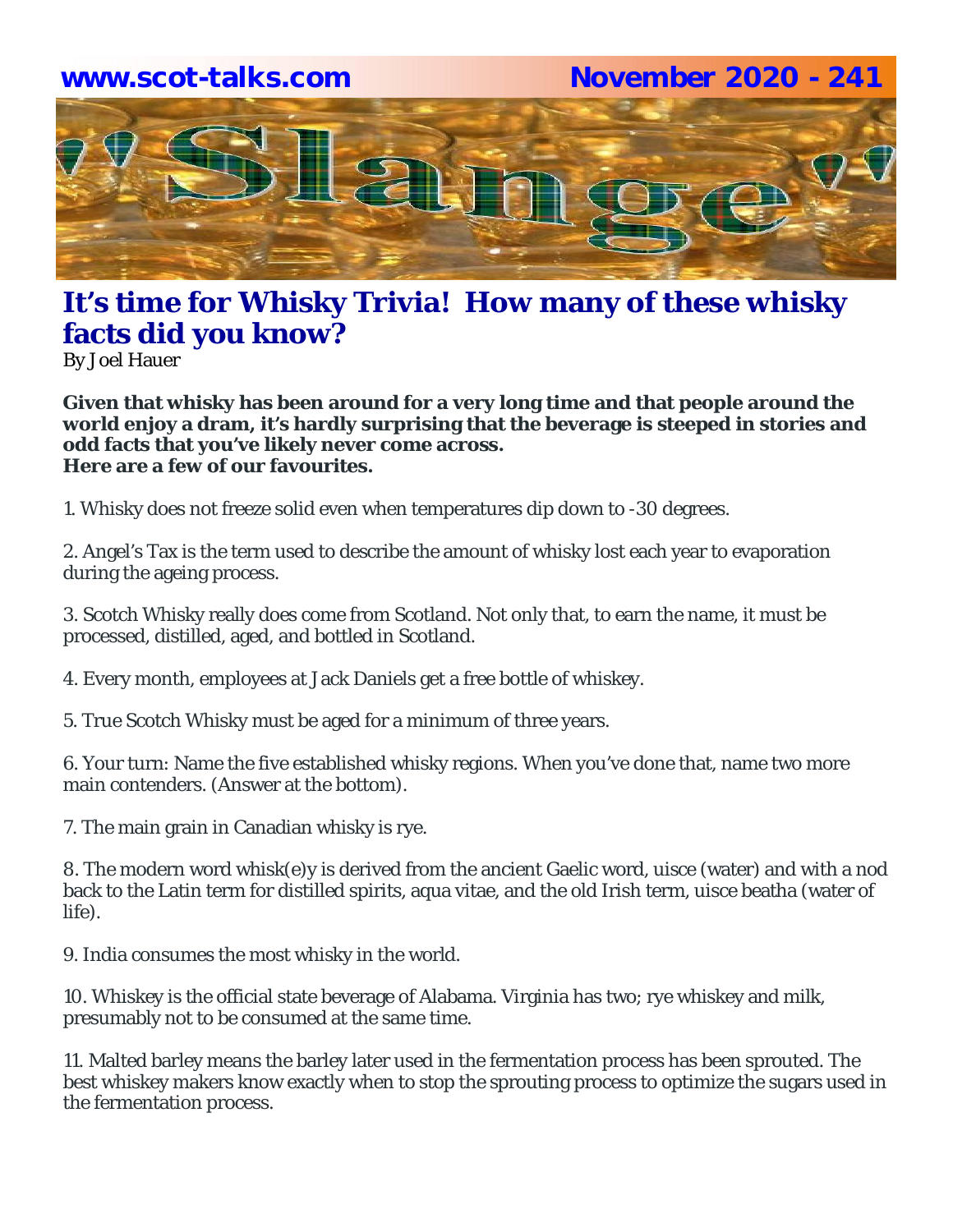# **www.scot-talks.com November 2020 - 241**

Below is a simple guide to help you choose your Whisky, and the flavor notes you should expect from it. Being Scottish I recommend you find a likely candidate and try it in a bar before buying the whole bottle. This Issue; Kilbeggan Traditional Irish Whiskey. For more information on this whisky go to www.kilbegganwhiskey.com



Floral, Herbal, fresh

Nutty, biscuit (cookie), Subtle